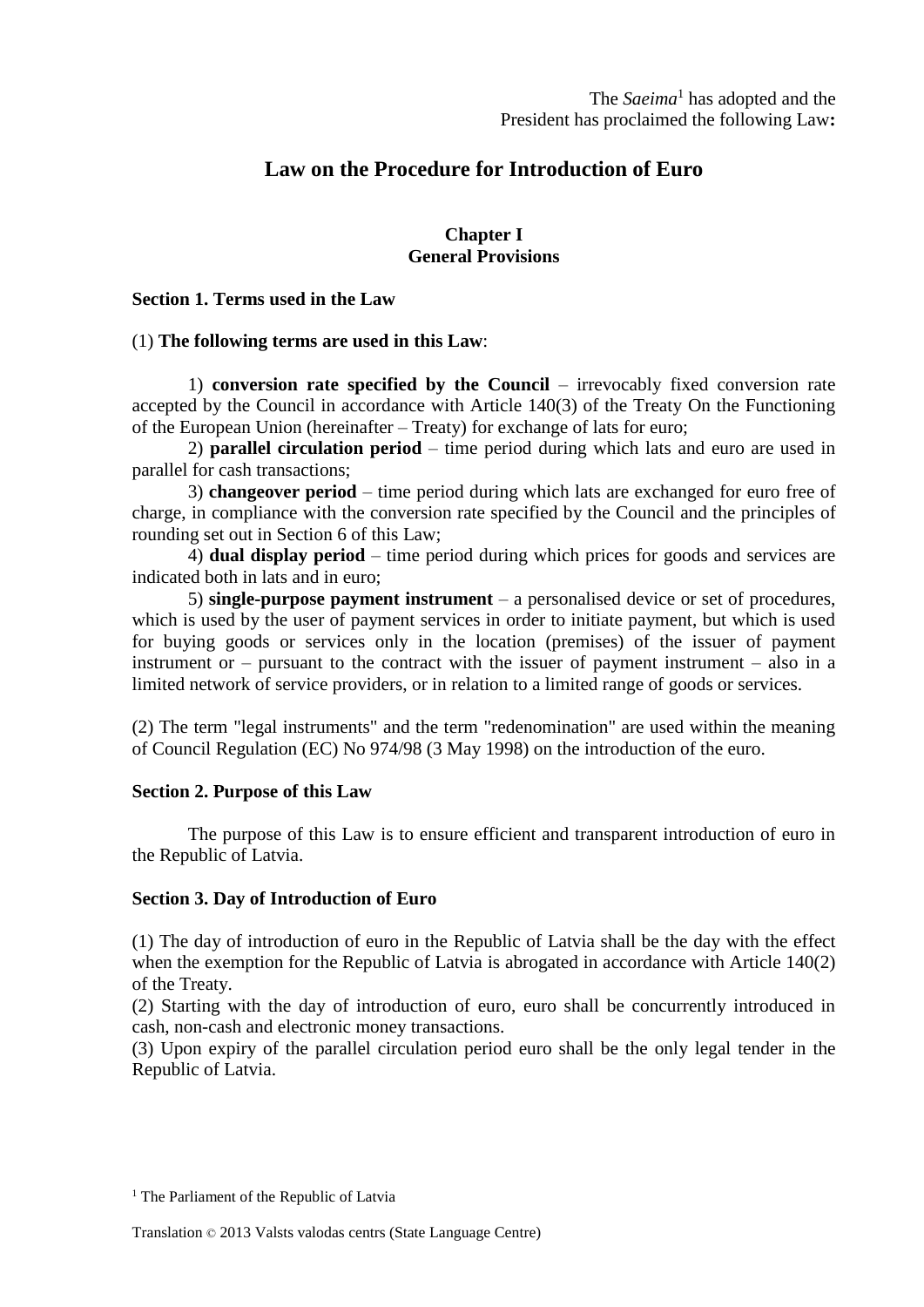### **Section 4. Continuity of Legal Instruments**

(1) Introduction of euro shall not affect continuity of contracts and other legal instruments, and for the provision of the continuity of legal instruments Council Regulation (EC) No 1103/97 (17 June 1997) on certain provisions relating to the introduction of the euro shall be applied. References to lats in legal instruments existing on the day prior to the day of introduction of euro, starting from the day of introduction of euro, shall be considered references to euro, in compliance with the conversion rate specified by the Council and the principles of rounding set out in Section 6 of this Law. In respect of the legal instrument – adjustment of legal acts for introduction of euro – the provisions set out in Chapter VIII of this Law shall also be observed.

(2) Starting from the day of introduction of euro, the total value of legal instruments initially expressed in lats, but not completed (not finalised), shall be converted to euro, in compliance with the conversion rate specified by the Council and the principles of rounding set out in Section 6 of this Law. The total value of the legal instrument not completed (not finalised) shall be formed from the components converted. The total value of the legal instrument not completed (not finalised) shall not exceed the initial total value of the legal instrument in lats, which has been converted to euro, in compliance with the conversion rate specified by the Council and the principles of rounding set out in Section 6 of this Law.

(3) The currency of a legal instrument shall not be converted, if the obligations between the contracting parties are in euro in such legal instruments that have been initiated before and have not been finalised by the day of introduction of euro.

## **Section 5. Costs of Introduction of Euro**

(1) Budget institutions that are completely financed from the State budget shall cover the costs of introduction of euro from the funds allocated for this purpose in the State budget.

(2) Institutions not referred to in Paragraph one of this Section shall cover the costs of introduction of euro from their budget funds.

(3) Private individuals shall cover the costs of introduction of euro from their own funds, except the State joint stock company *Latvijas Pasts*. In respect of the State joint stock company *Latvijas Pasts* the costs of cash changeover arising from this Law for ensuring reachability of such financial service shall be compensated from the funds provided for this purpose to the Ministry of Transport in the State budget.

### **Section 6. Principles of Rounding**

(1) In converting lats to euro the conversion rate from lats into euro specified by the Council shall be used.

(2) Sums of money and values in terms of money after converting lats to euro shall be rounded to the nearest cent, taking into account the third digit following the point. If the third digit following the point is from 0 to 4, the value of the cent shall remain unchanged. If the third digit following the point is from 5 to 9, then the cent shall be rounded up increasing by one.

(3) When converting resources of investment funds, resources of investment plans of the State-funded pension scheme and resources of pension plans of private pension funds, the number of digits set out in the regulatory enactments regulating the operation of investment funds, the State-funded pension scheme and private pension funds shall be observed for the expression of the value of resources. In this case, shall be taken the next rounded decimal left to the last decimal places. If the next digit following the point is from 0 to 4, the value of the last remaining decimal shall remain unchanged. If the next digit following the point is from 5 to 9, then the value of the last remaining decimal shall be rounded up increasing by one.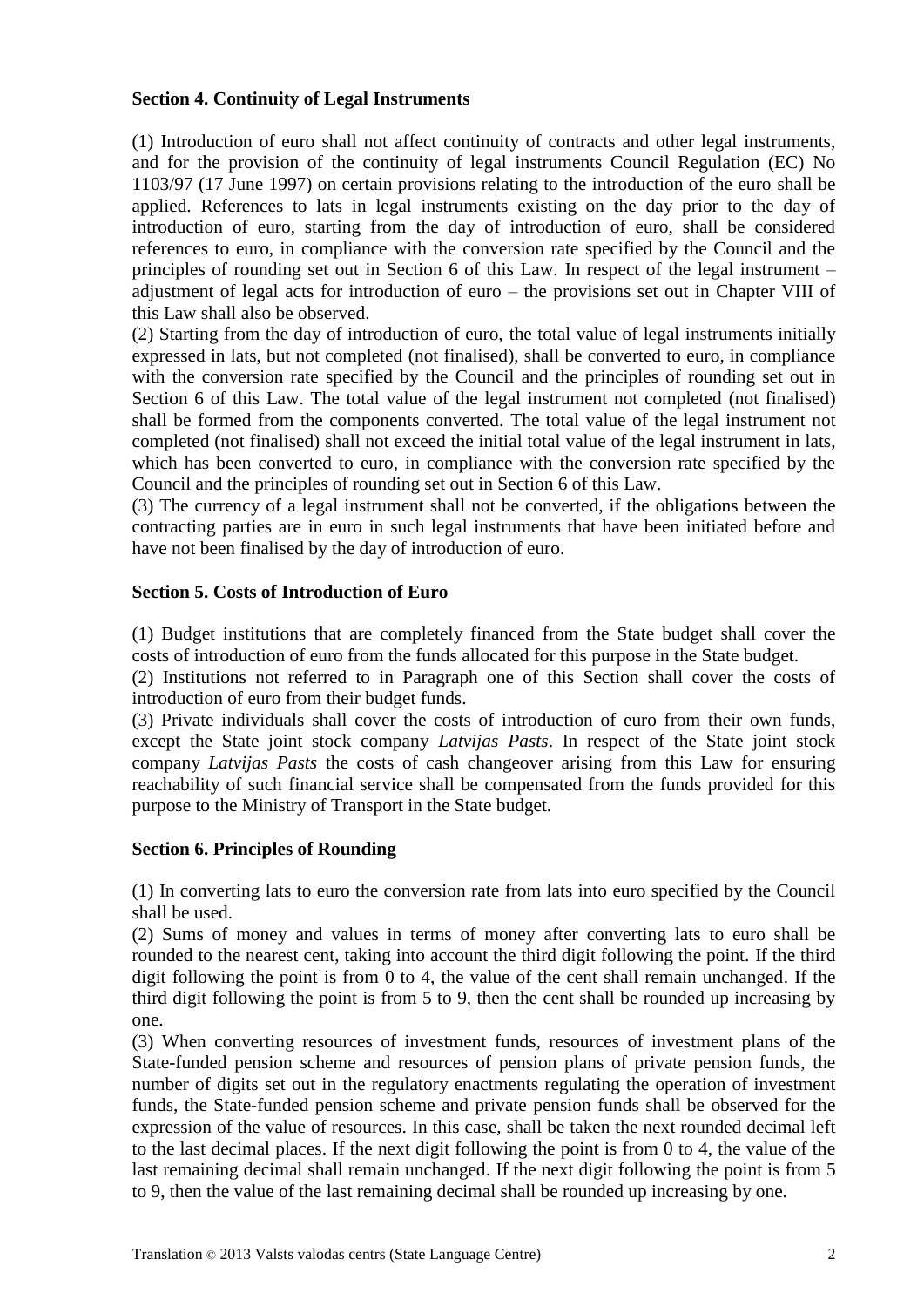(4) In converting the unit price for goods and services, the value of the euro shall indicate the same number of digits as the unit price in lats. In this case, shall be taken the next rounded decimal left to the last decimal places. If the next digit following the point is from 0 to 4, the value of the last remaining decimal shall remain unchanged. If the next digit following the point is from 5 to 9, then the value of the last remaining decimal shall be rounded up increasing by one.

(5) In respect of the rounding of numerical value in legal acts the provisions of Section 32 of this Law shall also be observed in addition to the regulations set out in this Section.

## **Chapter II Measures Related to Cash Changeover**

## **Section 7. Parallel Circulation Period of Lat and Euro**

(1) The parallel circulation period shall be two weeks, starting from the day of introduction of euro.

(2) During the parallel circulation period, when receiving a payment in lats, the change shall be given in euro, except the cases specified in Paragraphs three, five and six of this Section.

(3) In automated machines (devices) where the receipt of cash is ensured by the counter of a vending machine (device) or machine (device) for provision of services equipped with a counter for receipt of coins or banknotes, euro shall be used for cash payments, starting from the day of introduction of euro.

(4) Starting from the day of introduction of euro, lats shall not be dispensed in automated teller machines.

(5) During the parallel circulation period in the vehicles engaged in the carriage of passengers and providing public transport services, when receiving a payment in lats, it is allowed to give the change in lats, but receiving a payment in euro – to give the change in euro.

(6) During the dual circulation period in gaming and slot gaming machines lats or euro shall be used for cash payments.

### **Section 8. Changeover of Lat Cash to Euro**

(1) The changeover period in credit institutions shall be six months, starting from the day of introduction of euro.

(2) The changeover period at the points for provision of postal services of the State joint stock company *Latvijas Pasts*, specified by the Cabinet, shall be three months, starting from the day of introduction of euro. Having assessed the necessity and the available resources in the State budget, the Cabinet may extend the changeover period but not longer than for three months.

(3) Within the changeover period exchange of lats to euro shall be performed to an unlimited extent free of charge in credit institutions and at the points for provision of postal services of the State joint stock company *Latvijas Pasts*, specified by the Cabinet.

(4) The changeover period at the Bank of Latvia shall be unlimited in regard of the term and amount of money for exchange starting from the day of introduction of euro. Exchange of money is free of charge.

(5) If merchants, which have received a licence for the foreign currency cash buying and selling issued by the Bank of Latvia, exchange lats to euro, the changeover period shall be six months, starting from the day of introduction of euro.

(6) The merchants referred to in Paragraphs one, two and five of this Section shall not recirculate lats, starting from the day of introduction of euro.

(7) The merchants referred to in Paragraphs one and two of this Section are entitled to specify the duty of a person to apply for performance of cash exchange not later than three working days in advance, if the cash sum at one time of exchange exceeds 3000 lats.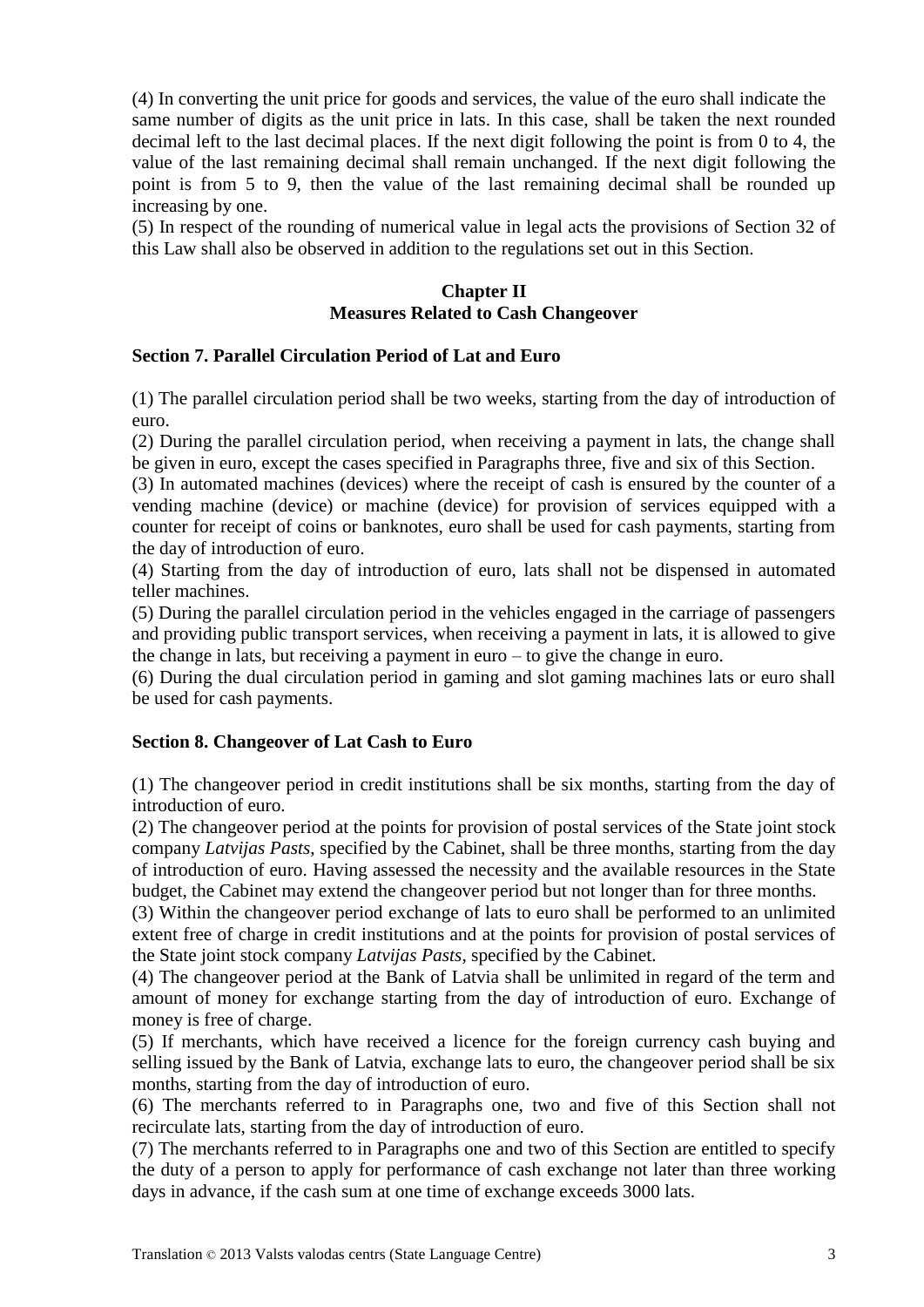### **Section 9. Provision, Delivery, Destruction and Changeover of Banknotes and Coins**

(1) Until the day of introduction of euro the Bank of Latvia, taking into account the legal acts of the European Union, shall organise and implement timely making of euro coins and supply of euro banknotes, issue euro coins and banknotes to credit institutions, as well as distribute euro coin sets.

(2) The Bank of Latvia shall ensure destruction of lat banknotes and coins withdrawn from the circulation.

(3) The Bank of Latvia shall exchange damaged lat banknotes and circulation coins to euro, in compliance with the conversion rate specified by the Council and the principles of rounding set out in Section 6 of this Law, if they conform to the following criteria:

1) banknotes, the remaining size of which exceeds 51% of the whole banknote size (in one piece or torn and glued together) and which have visible security features and determinable face value;

2) circulation coins, the face value of which is visible and the coat of arms distinguishable.

(4) The Bank of Latvia shall not exchange a lat banknote or circulation coin not conforming to the criteria referred to in Paragraph three of this Section, and shall return it to the submitter upon the request of the submitter. In such a case, the Bank of Latvia shall make a note "Apmaiņai atteikts" [Rejected to be exchanged] on the lat banknote.

(5) The Bank of Latvia shall exchange lat collector coins, for which manufacturing defects have been detected, to the same coin without a defect upon the request of a person. If the trade in such coins has been terminated at the Cashier's Office of the Bank of Latvia, the Bank of Latvia shall return to the submitter the sum of the coin purchase in euro according to the document confirming the purchase issued by the Bank of Latvia or according to the last retail price specified by the Bank of Latvia, in compliance with the conversion rate specified by the Council and the principles of rounding set out in Section 6 of this Law. In other cases, the Bank of Latvia shall accept lat collector coins and exchange them to euro according to the face value thereof as circulation coins, in compliance with the conversion rate specified by the Council and the principles of rounding set out in Section 6 of this Law.

(6) The merchants referred to in Paragraph one, two and five of Section 8 of this Law, when exchanging damaged lat banknotes and circulation coins to euro, shall apply the conversion rate specified by the Council and the principles of rounding set out in Section 6 of this Law and during the changeover period such an exchange shall be performed free of charge.

(7) If the Bank of Latvia suspects that a lat banknote or coin submitted for exchange is counterfeit or the size of a remaining banknote cannot be determined, or there is another reason for doubts on the authenticity and validity of money, the Expert Commission approved by the Governor of the Bank of Latvia shall, based on the submission of the submitter, take a decision on exchange of the banknote or coin to euro, in compliance with the conversion rate specified by the Council and the principles of rounding set out in Section 6 of this Law. If the Bank of Latvia has suspicions that a lat banknote or coin is counterfeited, the Bank of Latvia acts according to the laws and regulations of the Republic of Latvia.

(8) If merchants referred to in Paragraph one, two and five of Section 8 of this Law suspect that a lat banknote or coin submitted for exchange is counterfeit, the credit institutions or another merchant act according to the laws and regulations of the Republic of Latvia. Merchants referred to in Paragraph one, two and five of Section 8 of this Law and the Bank of Latvia shall not compensate losses that have occurred due to counterfeit banknotes.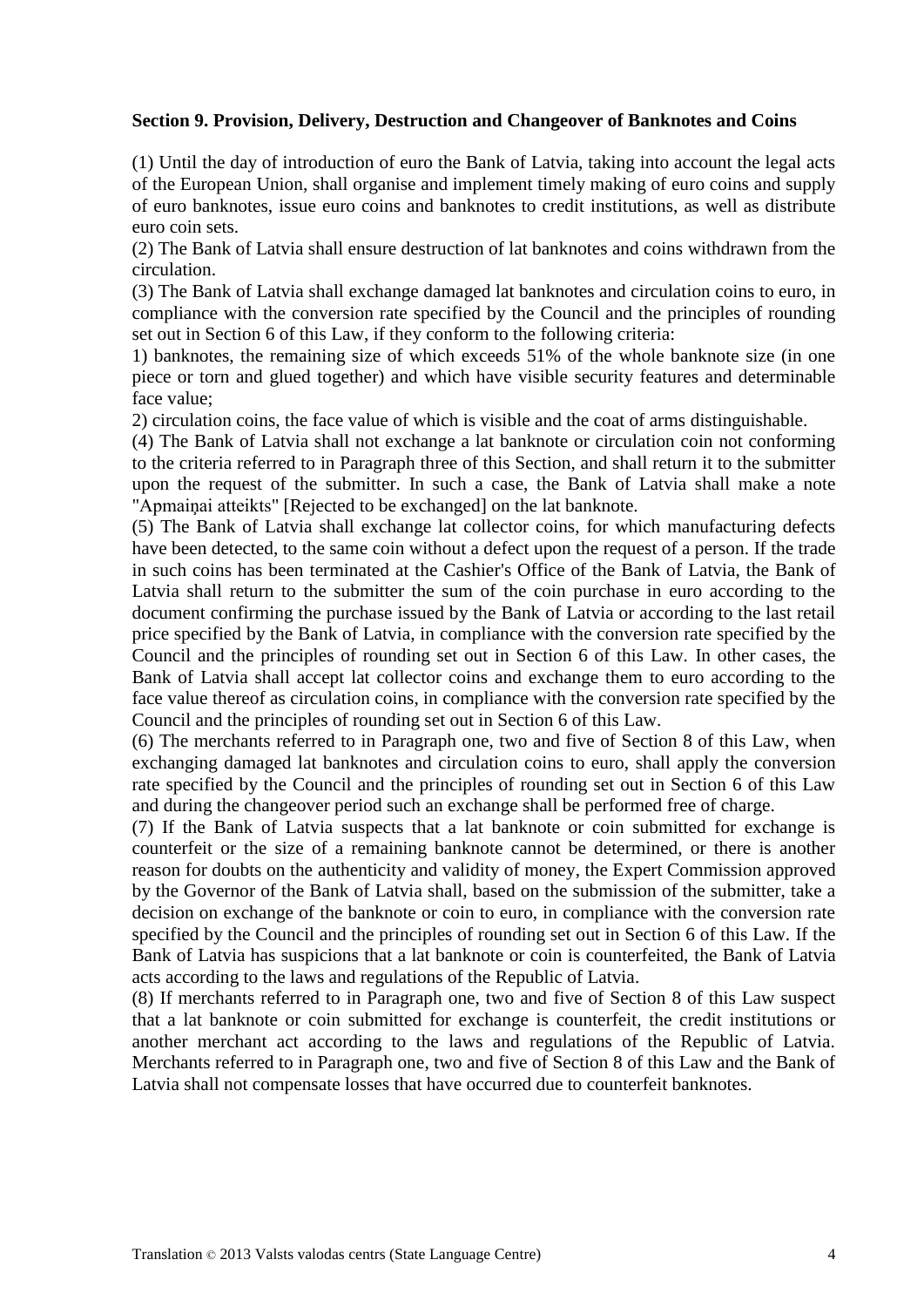### **Chapter III**

## **Measures Related to Changeover of Non-cash, Electronic Money and Single-purpose Payment Instruments**

## **Section 10. Converting of Non-cash, Electronic Money and Single-purpose Payment Instruments**

(1) Upon the beginning of the day of introduction of euro, merchants or public persons holding non-cash resources, electronic money, or which have issued single-purpose payment instruments, have converted all the balances of lat non-cash resources, lat balances of electronic money and lat balances of single-purpose payment instruments in euro free of charge, in compliance with the conversion rate specified by the Council and the principles of rounding set out in Section 6 of this Law, shall preserve the unique identifier of the account where non-cash resources or electronic money are stored, and of single-purpose payment instrument unchanged.

(2) If a person, prior to the day of introduction of euro, has payment accounts, including electronic money accounts, in lats and euro, he or she may, within two months starting from the day of introduction of euro, request closing of one payment account and transfer of one balance by choice to the other payment account free of charge. The merchant or public person, with which payment accounts or electronic money accounts have been opened, shall perform operations of balance transfer and closing upon the request of a person.

## **Section 11. Currency to Be Used in Non-cash and Electronic Money Payments and Single-purpose Payment Instruments**

(1) Non-cash and electronic money payments, which prior to the day of introduction of euro had been performed in lats, shall be performed in euro, starting from the day of introduction of euro.

(2) Starting from the day of introduction of euro, euro shall be used in single-purpose payment instruments, which prior to the day of introduction of euro had been performed in lats.

(3) Non-cash and electronic money payments and payments with single-purpose payment instruments commenced in lats prior to the day of introduction of euro and to be completed on the day of introduction of euro or later, starting with the day of introduction of euro, shall be performed in euro, in compliance with the conversion rate specified by the Council and the principles of rounding set out in Section 6 of this Law.

### **Chapter IV**

## **Converting of the Prices for Goods and Services, Dual Display of Prices and the Period of Usage of Postage Stamps, Other Means of Postal Payment and Single-purpose Payment Instruments**

## **Section 12. Provisions for Converting Prices for Goods and Services**

For converting prices for goods and services from lats to euro the conversion rate specified by the Council and the principles of rounding set out in Section 6 of this Law shall be used.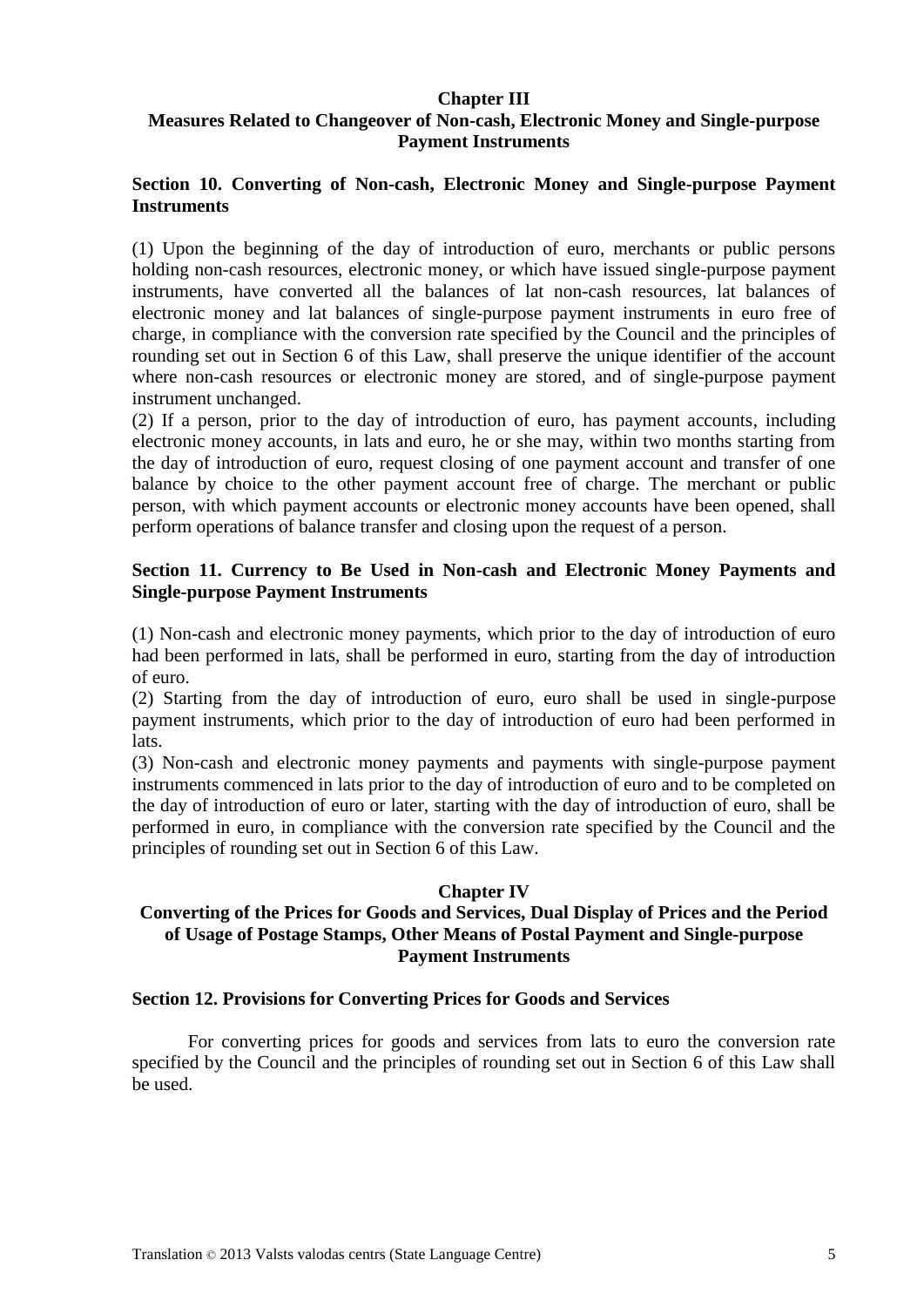### **Section 13. Dual Display Period of Prices for Goods and Services**

(1) Dual display period for prices for goods and services shall commence three months prior to the day of introduction of euro, but not earlier than the day when the Council has specified the conversion rate, and shall last for six months following the day of introduction of euro.

(2) The Cabinet shall determine the procedure by which during dual display period of prices for goods and services, in the settlement documents – invoices and in the documents certifying the received payment – cashier receipts and numbered and registered quittances of the State Revenue Service issued to the consumer (natural person), the total sum of the transaction shall be indicated in lats and euro, in compliance with the conversion rate specified by the Council and the principles of rounding set out in Section 6 of this Law.

(3) The Cabinet shall determine the procedure by which dual display of prices for goods and services, as well as the supervision of the requirements for dual display and converting shall take place.

(4) The maximum retail price for cigarettes shall be displayed both in lats and euro, taking into account the provisions of the Law On Excise Duties.

## **Section 14. The Period of Usage of Postage Stamps, Other Means of Postal Payment and Single-purpose Payment Instruments**

(1) Postage stamps and other means of postal payment with a face value expressed both in lats and euro shall be used for payment for postal services also after the end of the dual display period set out in Section 13, Paragraph one of this Law. Postage stamps and other means of postal payment with a face value expressed in lats shall be used for payment for postal services for 12 months, starting from the day of introduction of euro, in compliance with the conversion rate specified by the Council and the principles of rounding set out in Section 6 of this Law. These provisions shall be applicable also in respect of the face value to be indicated on the image of a postage stamp on typographically printed envelopes and postcards.

(2) Following the day of introduction of euro, a single-purpose payment instrument with the face value expressed in lats, or expressed both in lats and euro, shall be valid until the term of validity specified for it.

#### **Chapter V**

# **Adapting of Accounting, Tax (Fees) Payments, Declarations and the Credit Register to Introduction of Euro**

#### **Section 15. Source Documents and Accounting Registers**

(1) On the day of introduction of euro the balance of each accounting register entry and the value of each accounting unit in lats shall be recalculated to the equivalent thereof in euro, in compliance with the conversion rate specified by the Council and the principles of rounding set out in Section 6 of this Law.

(2) Starting from the day of introduction of euro, entries in accounting registers shall be made, using euro as the measure of value. Source documents, where the measure of value is lat or another currency, which refer to the accounting period following the day of introduction of euro and which prior to the day of introduction of euro have not been used for entries in accounting registers, shall be recalculated in euro, in compliance with the conversion rate specified by the Council and the principles of rounding set out in Section 6 of this Law, and recorded in accounting registers.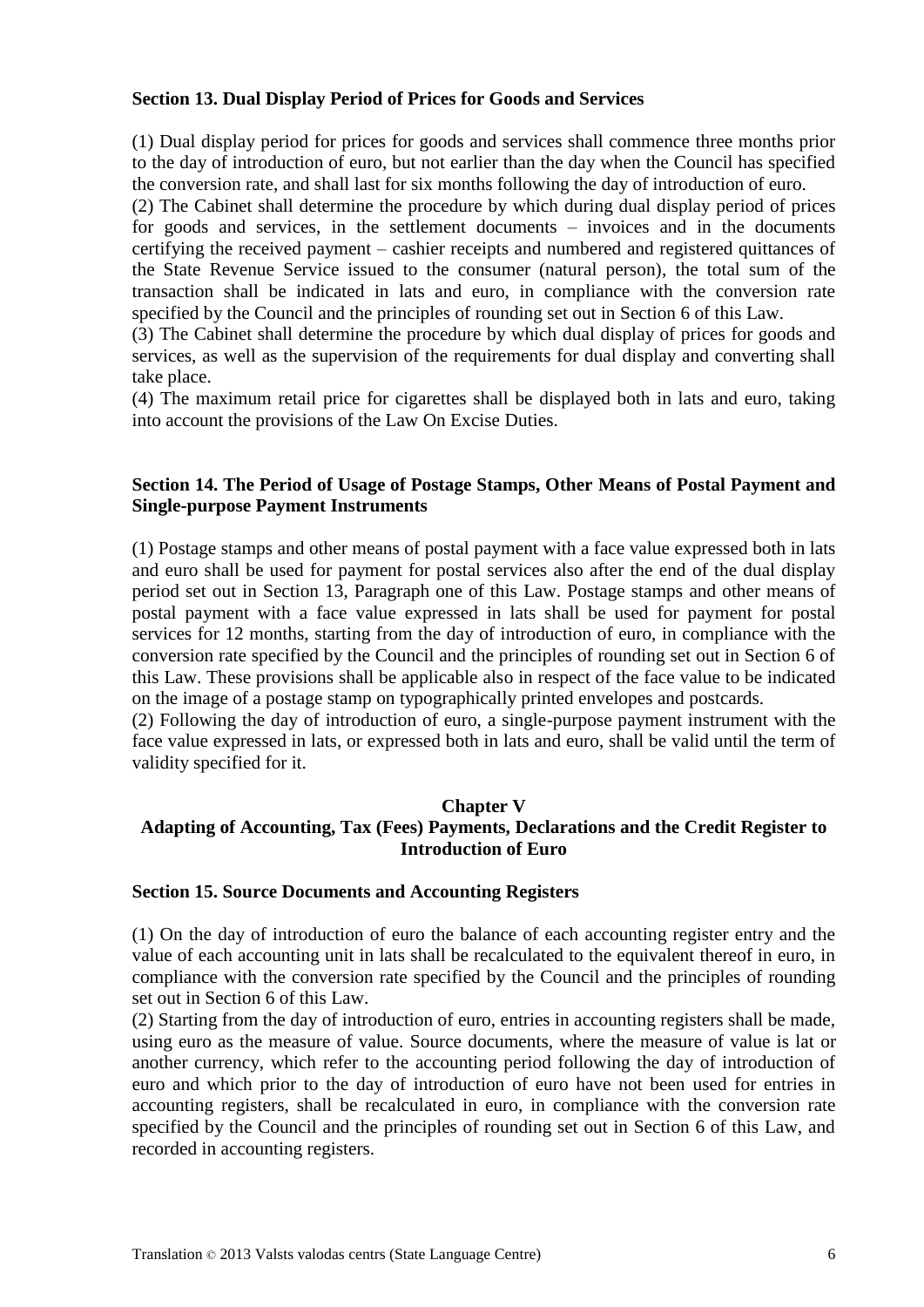### **Section 16. Preparation of Annual Accounts**

(1) The monetary values included in an annual account or financial statement for the accounting year, which ends on the day of introduction of euro or later, shall be indicated in euro.

(2) The monetary values of in the first annual account prepared in euro, the indices of the previous accounting year recalculated in euro shall be indicated as comparable indices, in compliance with the conversion rate specified by the Council and the principles of rounding set out in Section 6 of this Law.

## **Section 17. Preparation of Tax Declarations, Informative Declarations and Payment Notifications on Immovable Property Tax, and Making of Corrections**

(1) The monetary values of the tax and informative declarations shall be indicated in the currency, which was the legal tender in the State at the end of the taxation period regarding which the relevant tax declaration is submitted.

(2) The monetary values of a payment notification on immovable property tax for the taxation period, during which lats were the legal tender, if the notification is sent to the taxpayer after the day of introduction of euro, shall be indicated in euro, in compliance with the conversion rate specified by the Council and the principles of rounding set out in Section 6 of this Law.

(3) If a taxation period, regarding which declaration is submitted, ends during the parallel circulation period of lat and euro, the monetary values of the tax and informative declaration shall be indicated in euro, in compliance with the conversion rate specified by the Council and the principles of rounding set out in Section 6 of this Law.

(4) Corrections in the monetary values of the tax and informative declarations shall be indicated in the currency, which was the legal tender in the State in the taxation period, regarding which correction of the tax or informative declaration is submitted.

(5) Corrections in the monetary values of the payment notifications on immovable property tax shall be indicated in the currency, which was the legal tender in the State in the taxation period, regarding which correction of payment notification on immovable property tax is sent.

## **Section 18. Handling of Taxes (Fees) Payments and Converting of Taxes (Fees) Payments Related Thereto**

(1) Starting from the day of introduction of euro all taxes (fees) payments are handled in euro. (2) In order to ensure payment in euro of taxes (also payment in advance), State and local government fees, late charges and fines specified in the regulatory enactments regarding taxes, starting from the day of introduction of euro, the referred to payments, which until the day of introduction of euro or in accordance with Section 17 of this Law have been calculated in lats, shall be converted to euro, in compliance with the conversion rate specified by the Council and the principles of rounding set out in Section 6 of this Law:

1) the tax administration shall convert the recovered sum of overpaid taxes (fees), incorrectly paid and incorrectly collected taxes (fees) to be refunded, refunding of which is performed according to a submission of the taxpayer. The sums to be refunded shall be indicated in the submission to the tax administration in the currency, which was the legal tender in the State at the end of the period, for which such submission is being submitted;

2) the taxpayer shall convert tax payments, additionally calculated tax payments and the sums to be paid into the State budget in advance, which in accordance with regulatory enactments are calculated by the taxpayer himself or herself or by the tax administration;

3) the State Social Insurance Agency shall convert the sum of overpaid social insurance payments existing in the registration system of the State Social Insurance Agency.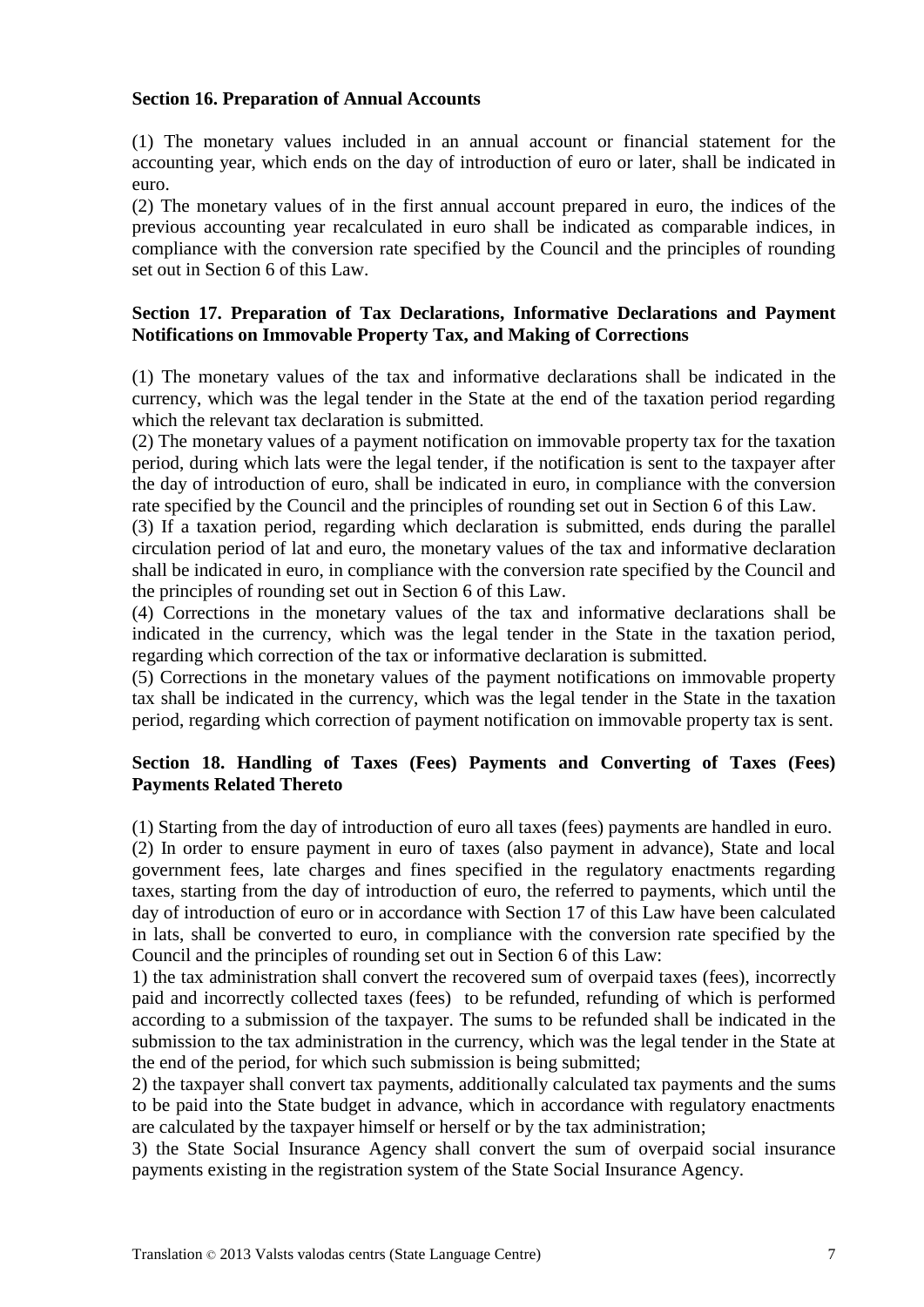## **Section 19. Requesting and Refunding of Overpaid Taxes (Fees), Incorrectly Paid and Incorrectly Collected Taxes (Fees) Payments**

(1) The sums included in a submission to the tax administration for refunding of overpaid taxes (fees), for payment of incorrectly paid and collected taxes (fees) shall be specified up in the currency, which was the legal tender in the State at the end of the period, regarding which the relevant submission is submitted.

(2) A sum of overpaid taxes (fees), incorrectly paid and collected taxes (fees), the refunding of which is performed starting with the day of introduction of euro, shall be converted by the tax administration to euro, in compliance with the conversion rate specified by the Council and the principles of rounding set out in Section 6 of this Law.

(3) The State Social Insurance Agency shall convert the sum of overpaid social insurance payments, refunding of which is performed, starting from the day of introduction of euro, to euro, in compliance with the conversion rate specified by the Council and the principles of rounding set out in Section 6 of this Law.

### **Section 20. Declarations**

(1) In declarations provided for in other regulatory enactments, except those set out in Section 16 of this Law, in which information regarding sums of money and values in terms of money should be indicated, the sums of money and values shall be indicated in the currency, which was the legal tender in the State at the end of period regarding which the relevant declaration is submitted, unless it has been specified in the special regulatory enactment that the currency in which the transaction was performed should be indicated in the declaration.

(2) In the declarations referred to in Paragraph one of this Section that are submitted for a taxation period which ends during the parallel circulation period of lat and euro, or for a situation on the day which is within the framework of such period, sums of money and values in terms of money shall be expressed in euro, in compliance with the conversion rate specified by the Council and the principles of rounding set out in Section 6 of this Law.

(3) Corrections in the declarations referred to in Paragraph one of this Section, in which information regarding sums of money and values in terms of money should be indicated, shall be prepared in the currency, which was the legal tender in the State during the period, regarding which declaration is submitted.

## **Section 21. Credit Register**

(1) On the day of introduction of euro the Bank of Latvia shall, in relation to the introduction of euro, perform updating of the general data included in the Credit Register regarding the obligations of a client or a client's guarantor, unless they have expired, or unless the rights and obligations resulting from the agreement of the client or the agreement of the client's guarantor or the right to claim have been transferred to another person. The Bank of Latvia shall be responsible for ensuring that the updating of the data referred to in this Paragraph of this Section is performed in compliance with the conversion rate specified by the Council and the principles of rounding set out in Section 6 of this Law.

(2) A participant of the Credit Register and restricted participant of the Register within the meaning of the Law On the Credit Register shall preserve the liability set out in the Law On the Credit Register.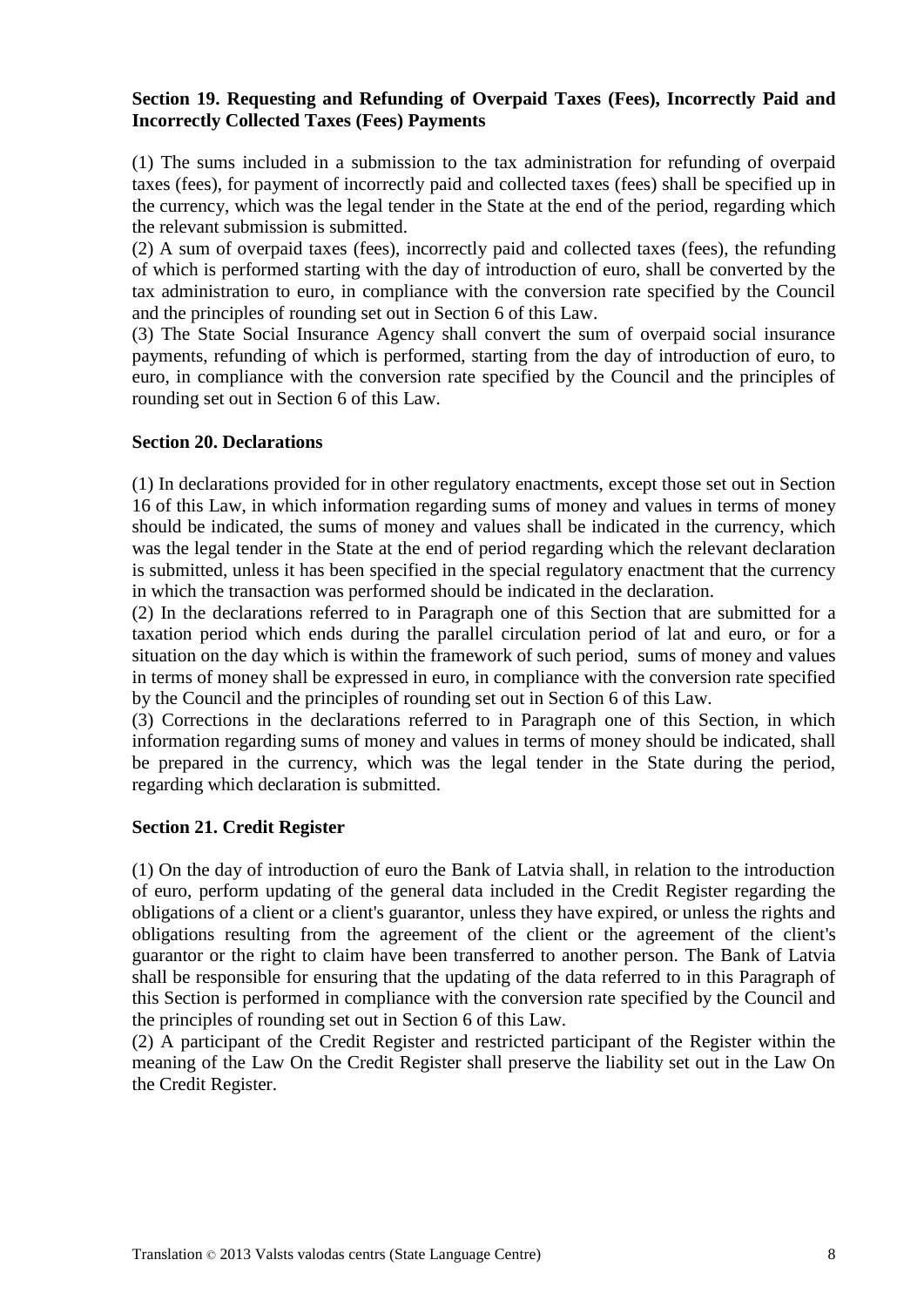## **Chapter VI Measures for Adjusting the Financial Market to the Introduction of Euro**

## **Section 22. Redenomination of Equity Capital Stocks (Shares) of Capital Companies**

(1) Denomination of equity capital stocks (shares) from lats to euro shall be performed, preserving the current proportion among the current participants (shareholders) of the capital company and minimising changes in the equity capital.

(2) The nominal value of equity capital stocks of a limited liability company shall be expressed in euro. The nominal value of stocks of a joint stock company shall be expressed in euro and cents. In performing the denomination of equity capital stocks (shares), the conversion rate specified by the Council and the principles of rounding set out in Section 6 of this Law shall be complied with.

(3) The equity capital of a capital company shall be formed by the number of the equity capital stocks (shares) multiplied by the nominal value of the equity capital stock (share). The value obtained by multiplying the number of the equity capital stocks (shares) by the residual value resulting from rounding, shall be disbursed to participants (shareholders) of the capital company in proportion to the equity capital stocks (shares) belonging to them. Participants (shareholders) may take a decision on transfer of such value to the reserves of the capital company.

(4) A capital company, in statutes of which the nominal value of the equity capital stock (share) is expressed in lats, shall, within 30 months from the day of introduction of euro, notify amendments to the statutes to the authority of the Enterprise Register, providing for expressing the nominal value of the equity capital stock (share) in euro, and submit a document thereto, which includes information about the capital stocks owned by the participants.

(5) Six months prior to the day of introduction of euro but not earlier than the day when the Council has determined the conversion rate, the founders of a capital company have the right to express the equity capital and the nominal value of the equity capital stock (share) in euro in incorporation documents of the capital company. In such case the nominal value of the equity capital stock (share) shall be expressed in euro equivalent and the amount of the equity capital shall not be less than the minimum amount of the equity capital specified in the Commercial Law and recalculated in euro, in compliance with the conversion rate specified by the Council and the principles of rounding set out in Section 6 of this Law.

### **Section 23. Redenomination of Debt Securities**

(1) The requirements of this Section shall apply to debt securities denominated in lats, registered in the Latvian Central Depository.

(2) The face value of debt securities shall be determined in the amount of one cent.

(3) The number of debt securities in the ownership of an investor shall be obtained by dividing the total nominal amount of the issue in the ownership of each individual investor, expressing in lats, by the conversion rate specified by the Council and multiplying the nominal amount obtained by 100. If the amount obtained contains parts of cents, the rounding shall be performed in accordance with the principles of rounding set out in Section 6 of this Law. The number of debt securities belonging to each investor is equivalent to the nominal amount of debt securities expressed in cents.

### **Section 24. Redenomination of State Borrowings and Loans, and Guarantees**

(1) Denomination of State borrowings and loans, and guarantees from lats to euro shall be performed, minimising changes in the value of the borrowings and loans, and guarantees.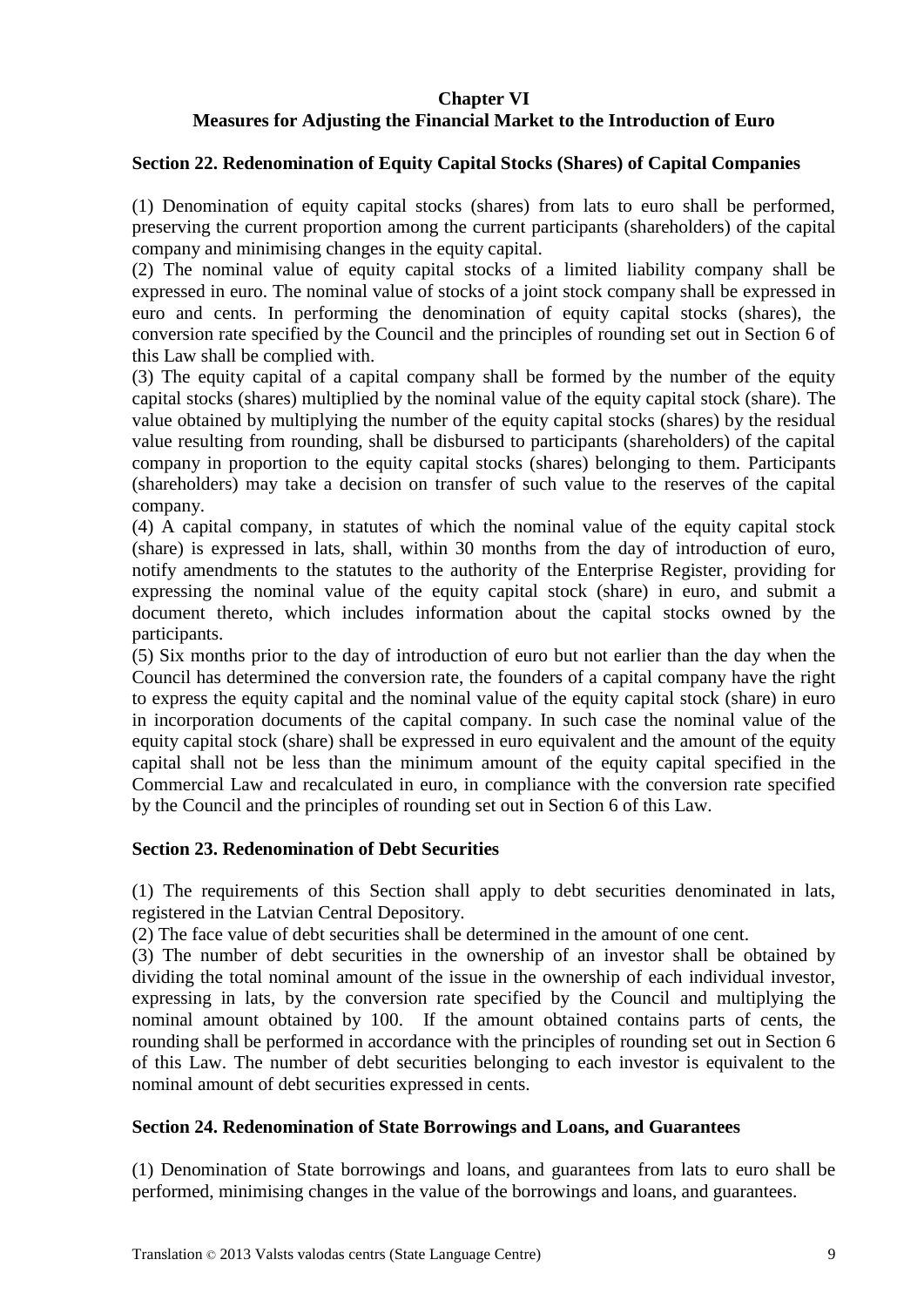(2) The nominal value of State borrowings and loans, and guarantees shall be expressed in euro and euro cents, in compliance with the conversion rate specified by the Council and the principles of rounding set out in Section 6 of this Law.

(3) If agreements on borrowings, loans and guarantees concluded on behalf of the State are not completed (loans and guarantees are not repaid or borrowings are obtained), the total sum of borrowings and loans, and guarantees included therein shall be formed from components, which may be converted. The total sum after converting to euro shall not exceed the nominal value in lats of the initial State borrowing obtained in lats, the State loan issued and provided guarantees in lats, which has been expressed in euro, in compliance with the conversion rate specified by the Council and the principles of rounding set out in Section 6 of this Law.

## **Section 25. Change of Money Market Indices**

(1) For legal instruments with variable interest rate, which is attached to RIGIBOR index, RIGIBOR shall be substituted for EURIBOR index of the relevant time period. The lat money market index may be substituted with another equal money market index, upon agreement by the contracting parties thereon.

(2) Change of the index shall be performed on the next planned date for reviewing the variable interest rate, starting with the day of introduction of euro.

(3) The contracting parties (creditor and borrower) may agree on another moment for changing the variable interest rate or money market index, which shall not be later than the next planned time for reviewing the variable interest rate, following the day of introduction of euro.

(4) In the event of the change of the money market index referred to in this Section, the creditor may not raise the margin over the lats money market index or tighten other loan conditions stipulated in the agreement concluded between the creditor and the borrower.

## **Section 26. Changes in Documents Regulating the Provision of Services by Financial Market Participants**

Financial market participants – issuers of financial instruments, investment administration companies, which administer funds of the State-funded pensions or perform administration of investment funds, and private pension funds shall make changes, related to the currency exchange, in prospectuses of issue, investment funds and pension plans, in by-laws of investment fund administration and basic information intended for investors, in pension plans or in other similar documents regulating the provision of services of the relevant financial market participant, concurrently with the first changes concerning other matter, but no later than within 12 months following the day of introduction of euro.

## **Chapter VII**

# **Control over the Law Enforcement and Responsibility for Non-compliance with the Requirements Thereof**

### **Section 27. Control over the Law Enforcement**

(1) According to the competence thereof, the Financial and Capital Market Commission shall control the compliance with the requirements of Chapters II, III and VI of this Law in credit institutions.

(2) According to the competence thereof, the Bank of Latvia shall control the compliance with the requirements of Chapter II of this Law in activity of merchants, which have received a licence issued by the Bank of Latvia for foreign currency cash buying and selling.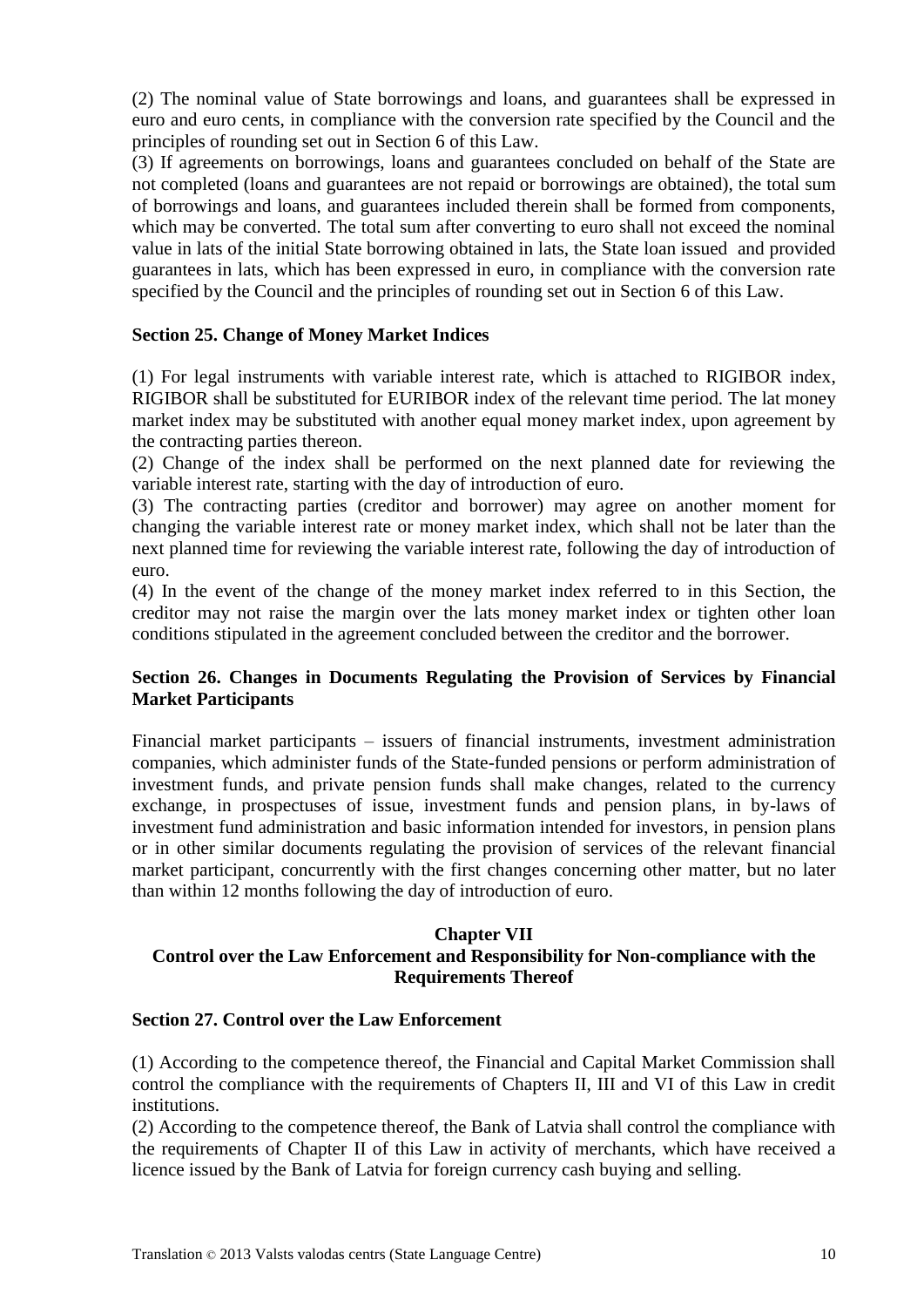(3) According to the competence thereof, the Financial and Capital Market Commission shall control the compliance with the requirements of Chapter III of this Law in payment institutions and electronic money institutions.

(4) According to the competence thereof, the Ministry of Transport shall control the compliance with the requirements of Chapters II and III of this Law in the State joint stock company *Latvijas Pasts*.

(5) According to the competence thereof, the Consumer Rights Protection Centre shall control the compliance with the requirements of Chapter IV of this Law in relation to converting and dual display of the prices for goods and services.

(6) According to the competence thereof, the State Revenue Service shall control the compliance with the requirements of the Chapter IV of this Law in relation to the issued settlement documents to a consumer – a natural person.

(7) According to the competence thereof, the tax administration shall control the compliance with the requirements of Chapter V of this Law in relation to taxes.

## **Section 28. Submissions Regarding Violations of the Law**

(1) A person has the right to lodge a submission regarding violations of this Law to the controlling authorities referred to in Section 27 of this Law according to the competence thereof. A person may also inform on violations by using the informative helpline of the euro project.

(2) A consumer is entitled to lodge a submission regarding violations of the requirements concerning the dual display and converting of prices for goods and services to the Consumer Rights Protection Centre. A consumer may also inform the Consumer Rights Protection Centre on the violations referred to in this Part by phone.

### **Section 29. Imposition of Sanctions**

(1) If the Financial and Capital Market Commission detects that a credit institution does not comply with the requirements of Chapters II, III and VI of this Law, but the payment institution or electronic money institution does not comply with the requirements of Chapter III of this Law, the Financial and Capital Market Commission is entitled to warn the credit institution, payment institution or electronic money institution, to issue a justified order to supervisory bodies and executive bodies of the credit institution, payment institution or electronic money institution, as well as to managers and members of such bodies, which are necessary for discontinuing the violations of the requirements of this Law or to impose a fine from 100 to 10000 lats.

(2) In case of violations of the requirements of Chapter II of this Law, the Bank of Latvia is entitled to suspend or revoke a licence for merchants, which have received a licence issued by the Bank of Latvia for foreign currency cash buying and selling.

(3) The Consumer Rights Protection Centre, upon detecting violations of the requirements of Chapter IV of this Law in relation to converting and the dual display of prices for goods and services, is entitled to apply the sanctions provided for in the regulatory enactments determining the competence and authorisation of the Consumer Rights Protection Centre.

(4) The State Revenue Service, upon detecting violations of the requirements of Chapter IV of this Law in relation to the issued settlement documents to a consumer – a natural person, is entitled to apply the administrative punishment in accordance with the procedures determined in regulatory enactments.

(5) The tax administration, upon detecting violations of the requirements of Chapter V of this Law in relation to taxes (fees), is entitled to apply the administrative punishment in accordance with the procedures determined in regulatory enactments.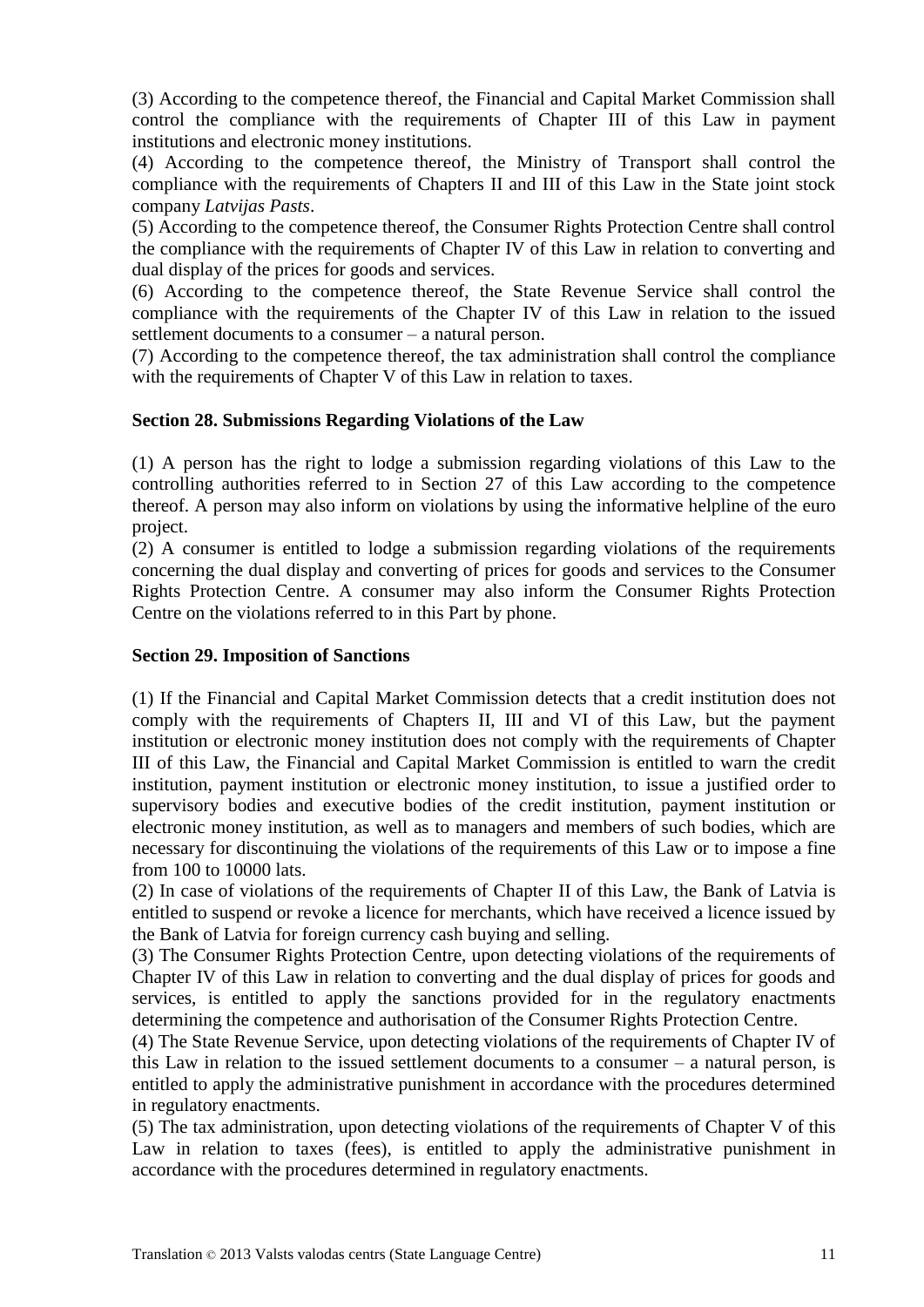## **Chapter VIII Adjustment of Legal Acts to Introduction of Euro**

**Section 30. Adjustment of Laws and Cabinet Regulations, Cabinet Orders, Cabinet Instructions, Cabinet Recommendations, Regulations of the Financial and Capital Market Commission and Regulations of the Bank of Latvia to Introduction of Euro**

(1) Ministries, the State Chancellery, the Financial and Capital Market Commission and the Bank of Latvia shall draw up draft amendments to legal acts, which should be adjusted for introduction of euro.

(2) Draft laws incorporating amendments related only to the introduction of euro in the Republic of Latvia and for the preparation of which it is not necessary to know the conversion rate specified by the Council, shall be submitted in a single package of draft laws by the Cabinet for the consideration of the *Saeima* not later than 45 days after the day when the Council has specified the conversation rate.

(3) Draft laws incorporating amendments related only to the introduction of euro in the Republic of Latvia and for the preparation of which it is necessary to know the conversion rate specified by the Council, shall be submitted in a single package of draft laws by the Cabinet for the consideration of the *Saeima* not later than 100 days after the day when the Council has specified the conversation rate.

(4) The Cabinet shall ensure that the draft Cabinet regulations, Cabinet orders, Cabinet instructions and Cabinet recommendations, which are essential for provision of legal certainty and incorporating amendments related to the introduction of euro in the Republic of Latvia, are prepared and approved according to the procedures and dates established by the Cabinet, and shall take into consideration that the relevant documents shall come into force from the day of introduction of euro.

(5) Not later than three months after the day when the Council has specified the conversion rate the Financial and Capital Market Commission and the Bank of Latvia shall approve the regulatory enactments of the Financial and Capital Market Commission and regulations of the Bank of Latvia that are related to the introduction of euro in the Republic of Latvia.

## **Section 31. Adjustment of Binding Regulations of Local Governments to Introduction of Euro**

(1) Local governments shall draw up draft amendments of binding regulations necessary for introduction of euro in accordance with the procedures determined by this Section, taking into account that they come into force from the day of introduction of euro.

(2) Not later than four months after the day when the Council has specified the conversion rate local governments shall approve amendments to binding regulations, which are related to the introduction of euro and for the preparation of which it is not necessary to know the conversion rate specified by the Council.

(3) Not later than five months after the day when the Council has specified the conversion rate local governments shall approve amendments to binding regulations, which are related to the introduction of euro and for preparation of which it is necessary to know the conversion rate specified by the Council.

(4) The local government shall, within three days after approval, send the binding regulations referred to in Paragraphs two and three of this Section to the Ministry of Environmental Protection and Regional Development for information.